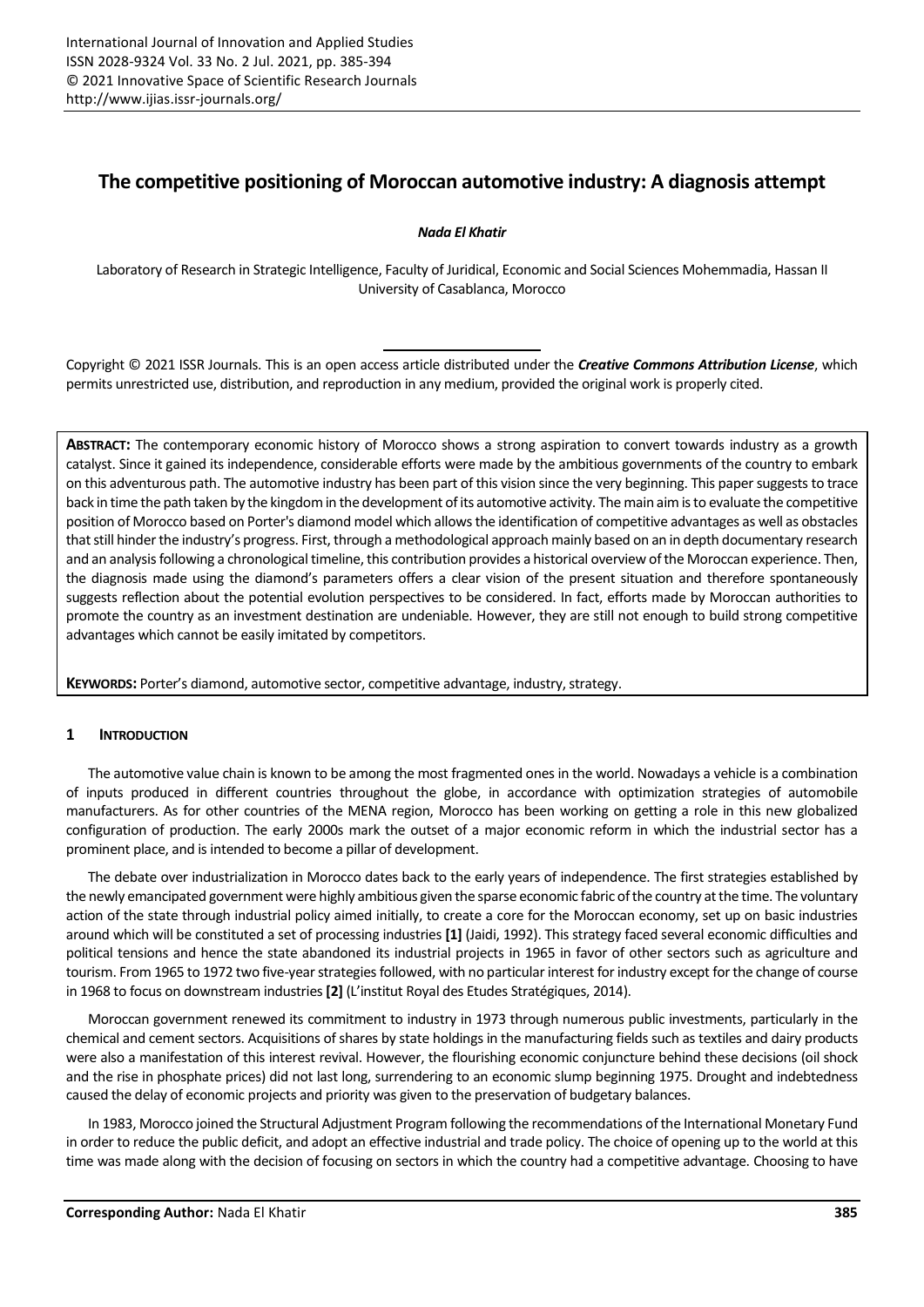an open economy has since then confronted Morocco to the necessity of adjusting to the international production standards, especially after joining the General Agreement on Tariffs and Trade (GATT) in 1987.

In the early 2000s, industrialization has become more than ever a priority for the state, which implemented the Emergence plan I and II, establishing the concept of "the world crafts of Morocco" (Métiers Mondiaux du Maroc) which are six industrial sectors targeted by the government for a further development. These sectors were the aeronautic and automotive industries, textiles and leather, agri-food industry, electronics and offshoring. However, the path wasstrewn with pitfalls and the expected results were not forthcoming. The state then adopted the National Industrial Acceleration Plan in 2014 which established a new industrial business organization.

The aim of this research paper is to analyze the strengths and limitations of the Moroccan automotive sector on the basis of Porter's diamond model, which identifies a country's competitive advantages through very specific parameters. The adopted methodological approach starts with reconstructing the history of the development of the sector in a chronological way allowing us to recognize the importance given to the sectorin each of the country's industrial strategies. This contextualization effort which relies on an in-depth documentary analysis is crucial to the understanding of the way some competitive advantages were built up over time. It is at least as important to put the light on aspects that were neglected and still represent obstacles to the sector's development today. We will then present Porter's diamond model mainly based on his book "The competitive advantage of nations". And finally, we will apply this model to the Moroccan automotive sector by analyzing the four attributes of the diamond in the light of the Moroccan experience.

# **2 THE MOROCCAN AUTOMOTIVE SECTOR:HISTORICAL OVERVIEW**

The automotive industry has interested the Moroccan government long before the recent industrial strategies of the last two decades. It was back in 1959, shortly after its independence, that the kingdom created by Dahir the Moroccan Automobile Construction Company (Société Marocaine de la Construction Automobile, SOMACA). This milestone step was the fruit of the collaboration between the government on the one hand, and Fiat Company and its French subsidiary Simca on the other. Located in the northern Casablanca suburbs, this new structure was involved in the assembly of mechanical parts and bodywork for vehicles produced in Morocco. The capital of SOMACA was distributed as follows: 20% held by Fiat, 20% by Simca, 38% by the Moroccan State, 8% by Renault and 14% by various Moroccan shareholders**[3]** (Direction des Etudes et des Prévisions Financières, DEPF 2015). The factory occupied an area of 90,000  $m<sup>2</sup>$  for a production capacity of no more than 30,000 vehicles per year.

If the creation of SOMACA historically marks Morocco's entry into the automotive world, several key stages have punctuated this adventure. Initially, the industry's objective was to limit the brands and models produced in order to build a strong local know-how. Thus, any creation, sale, assembly or transfer of an assembly line had to be subject to an authorization. The brands assembled in the SOMACA factory at this point are FIAT and SIMCA. Moroccan authorities subsequently began authorizing the manufacture of other brands by SOMACA, including Renault, Opel and Austin, as an effort to encourage investment. This is how the first Renault 4 and 16 came out ofthe Moroccan assembly lines**[3]** (Direction des Etudes et des Prévisions Financières 2015). This openness to new brands and new models was not without consequences on the local added value, which was starting to be affected.

As a reaction to this situation, the state issued the decree of October 1970 establishing two main measures. First, it temporarily prohibits the import from abroad of parts that are made in Morocco with an acceptable level of competitiveness. Then, it requires 40% of the components of vehicles assembled in Morocco to be produced in the kingdom in order to encourage the establishment of suppliers on the national territory, but also to expand the offer of vehicles on the Moroccan market.

As the goal of local added value turned out to be clearly unachievable, a new law (10.81) was enacted in 1982 to adjust the situation. Known as the Integration-Compensation Law, it was intended to introduce the concept of industrial compensation in the negotiations of major public contracts. The supplier commits, in application of this new approach, to carry out economic activities in the host country. The Moroccan state thus requires car manufacturers to promote exports and create new units of production in the country. The Law 10-81 sets the compensation integration rate at a threshold of 40% for passenger cars and light commercial vehicles, and 50% for heavy vehicles. This rate will then increase to 60% for all assembly lines as of 1994 **[4]** (www.adala.justice.gov.ma).

The year 1995 was a major turning point in the history of the Moroccan automotive industry since it was the year the Moroccan state signed an agreement with Fiat Company for the production of an "economic car" by SOMACA. The objective was twofold, first to orient Moroccan demand, until then preferring used cars, towards the new car segment by offering the Moroccan citizen an affordable car making him change his consumption habits and his purchasing decisions. A second objective was to increase the production of the industry's inputs by manufacturing a higher volume. This first step was then reinforced by the signature in 1996 of a second agreement between the Moroccan state, Renault and Sopriam, for the manufacture of a light economic utility vehicle with an integration-compensation rate of 100%: 25% of integration and 75% of compensation **[3]** (Direction des Etudes Economiques et Financières, DEPF, 2015).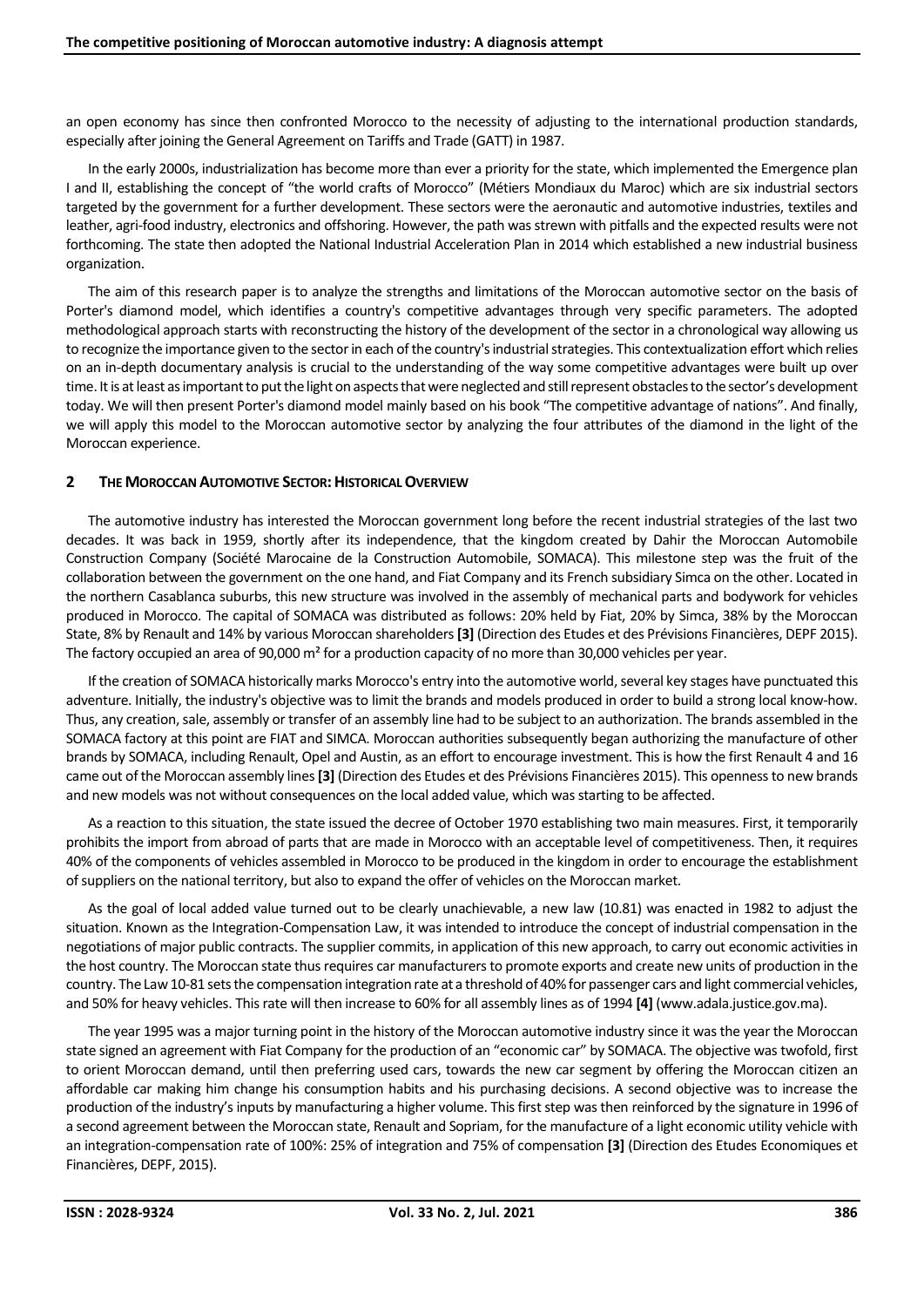The automotive sector was denationalized in 2003 with the takeover of the 38% owned by the Moroccan state by Renault for 95 million Dirhams. In fact, Renault won the tender thanks to its project for a new economic car "Dacia Logan" intended mainly for export **[5]** (Organisation internationale du Travail, 2019). The company became a majority shareholder in 2005 when it bought parts from Fiat Auto Spa. It then worked on expanding the plant in order to meet future demand from European countries as well as Morocco's Arabic trade partners.

The launch of the economic car was accompanied by a series of fiscal measures, including exemption from the import duty for completely knocked down (CKD) collections, and a reduced valued-added tax (VAT) rate of 7%. The initial production volume was set at 30,000 units per year, including 15,000 intended for export **[3]** (Direction des Etudes Economiques et Financières, DEPF 2015). Dacia Logan was thus exported for the first time to France in 2007 and the success it encountered encouraged Renault to develop a whole range around the same concept. This wasthe Entry range composed offive models: Logan, Sandero, Duster, Lodgy and Dokker, and whose production volume has grown steadily since its launch (more than 1.1 million in 2015 against 400,000 in 2007).

In 2007, a new agreement was signed between the Moroccan government and Renault-Nissan group to allocate a budget of more than 6.6 billion Dirhams to the creation of a new production site in Tangier with a capacity of 400,000 vehicles. The new plant, considered to be the largest but also the "cleanest" in Africa and the Southern Mediterranean, started producing in 2012 with 90% of the production intended for export. It reached the peak of its production capacity with the assembly of its 400,000th vehicle in 2015.

# **3 THE EMERGENCE PLAN: THE RIGHT PATH TO INDUSTRIALIZATION?**

The first Emergence plan launched in 2005 defines the automotive sector as one of the world's crafts of Morocco intended to reconcile the kingdom with its industrialization process enduring chronic deficiencies. According to the directives of the consulting firm McKinsey, which laid the foundations of this new industrial strategy, the automotive sector had to start implementing tier 1 and 2 suppliers initially, and then work on attracting a manufacturer. The president of the industry college of the Moroccan Association of Industry and Automotive Trade (Association Marocaine de l'Industrie et du Commerce Automobile, AMICA) explained in a 2014 interview that things happened in an opposite way with the establishment of Renault which led to the development of a whole network of suppliers having direct contractual relations with the manufacturer, or exercising in activities such as electronics or mechanics oriented towards the automotive sector **[6]** (Rouaud, 2014).

Tremendouslogistical resources have been invested in this project, especially a terminal dedicated to Renault at Tanger Med port, as well as a rail and highway network. Furthermore, the implementation in a free zone was source of numerous tax advantages, including total exemption from corporate tax for the first five years and the benefit of a rate of 8.75 % during the following twenty years. The Moroccan state has solidly supported the project from a financial point of view with a subsidy of 200 million Euros granted by the Hassan II fund, as well as a financing line of 105 million Euros guaranteed by three Moroccan banks **[7]** (Benabdejlil et al., 2016).

Appraisal of the Emergence plan: The illusion of an industrial take-off.

As it came to an end, the achievements of the Emergence plan turned out to be more or less meagre. At this point, Morocco still has a long way to go to catch up with emerging economies. In fact, the added value created locally remains relatively low and the sector is hardly integrated. Furthermore, Morocco's exportable offer lacking competitiveness and diversification has made it difficult for the country to take full advantage of its trade openness. As a matter of fact, free trade agreements were signed without much involvement of the private sector in the negotiation process.

This situation affected the performance of some industrial fields in which imported inputs are not the most competitive (Asian products are in fact more interesting than European products benefiting from the exemption from customs duties). The same thing can be said about certain categories of products whose inputs are subject to customs duties while the final version of the imported product is admitted into the Moroccan market free of these duties. Moroccan production using taxable inputs is thus disadvantaged compared to foreign competition, benefiting from cheaper sourcing and exemption from customs duties.

A report of the General Confederation of Moroccan Enterprises(Confédération Générale des Entreprises du Maroc, CGEM) which dates back to March 2014 identifies various obstacles that hinder the industrialization process in Morocco **[8]** (CGEM, 2014). These aremainly related to the competitiveness of the Moroccan company. A benchmark with countries which had the same gross domestic product (GDP) level as Morocco during the 1970s was thus carried out. These countries are Malaysia, South Korea and Turkey, and a common point in their economic history is the existence of a long-term industrial policy combined with a strong willingness of public authorities to successfully convert the country's development model to one based on industry. A few recommendations have been suggested in the report to overcome the difficulties facing Moroccan economy, and they are mainly about levers to be operated by the government on the one hand and by the private sector on the other.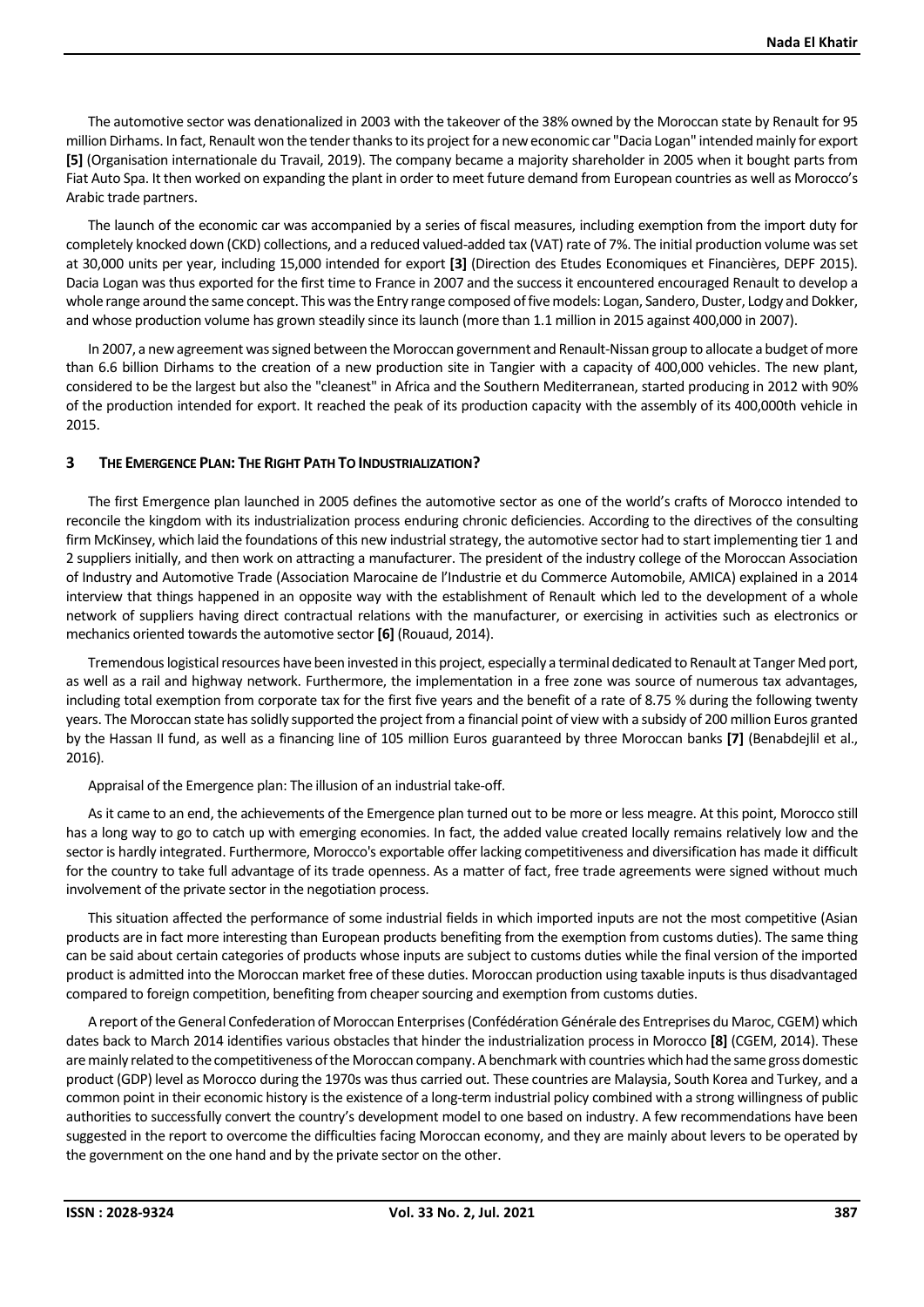Regarding the government's role, the report emphasized the importance of having a clear development model while enhancing the efforts already made in identifying and promoting the world crafts of Morocco. Aspects to be developed are mainly related to industrial compensation, which should take on more importance in negotiations for public contracts. Compensation is a highly valued tool in countries that have succeeded in stimulating their industrialization as it provides essential actions to upgrade the local productive fabric. It allows, among other things, skills and technologies transfer and the creation of new production units. The report also states the government's responsibility in optimizing the various costs borne by the Moroccan company through the facilitation of access to land, the improvement of logistics and action on the cost of inputs. Corporate taxation cannot be excluded as an essential tool to improve the competitiveness of Moroccan companies, alongside customs regulations which strongly condition the import / export modalities and play a major role in the fight against under-billing on imports and consequently unfair competition.

As for the private sector, greater involvement upstream of the various public policies is required as well as a new partnership approach for the relationship between large companies and small and medium-sized ones. Investing in training is also a crucial aspect as the "cost advantage" of Moroccan labor, often used to promote the country as an investment destination, is getting obsolete especially within an analysis that takes account of the productivity of this workforce. Moreover, research and development are an essential vector of competitiveness which allows companies to discover new paths to success other than costs optimization. Finally, it is important to realize the power of marketing in promoting a country's offer. Morocco does not use this tool enough to present its products, which affects negatively its domestic market sales and exports.

## **4 THE NATIONAL INDUSTRIAL ACCELERATION PLAN:ANEW VISION OF INDUSTRY**

As the observed results of the Emergence Plan hadn't reached the level of expectations of public authorities, Morocco established a new industrial strategy covering the period 2014-2020 under the name of "The National Industrial Acceleration Plan" (NIAP). This new strategy is based on the concept of "industrial ecosystems" inspired by a business culture of deal making where international firms established in Morocco are considered to be the locomotive of an ecosystem of firms federated around them. Among these firms, there are SMEs that have strong relationships with the hard core of the ecosystem, going beyond mere subcontracting in its passive perception. The approach adopted by the Ministry of Industry as explained on its official website consists of four steps:

- 1. Structuring actorsinto ecosystems:this is about organizing the existing actors into ecosystem projects by identifying potential relationships.
- 2. The development of specific levers: this includes all supporting measures taken to implement the plan in terms of financing, land supply, training, etc.
- 3. Performance contracts: agreements are signed between the state and ecosystem sectors relating to performance objectives in terms of employment, added value and exports.
- 4. Operational deployment: the development of an implementation schedule defining the key stages with their objectives, as well as the terms of ecosystem animation and monitoring **[9]**(www.mcinet.gov.ma).

In consistency with the strategic vision of previous industrial plans, the NIAP places a lot of emphasis on the automotive sector. The start-up of Renault Tangier plant in 2012 was a major turning point in the Moroccan experience. In fact, as part of its cost control strategy, it's more convenient for a manufacturer to ensure the presence of its supply sources at the local level. By the same token, Renault prospected its own suppliers' network to convince them to settle in Morocco. The manufacturer also approached Moroccan companies with national capital in order to make them part ofthe process and thereby achieve the local integration target concluded with the Moroccan state. Besides, some car manufacturers are not yet considering the establishment option, and prefer to create purchasing offices in low cost countries located near their factories. This is the case of the American Ford, which created a purchasing office in the Tangier Free Zone (TFZ) in order to supply its factory in Spain.

The new configuration of the industrial acceleration plan begins with the identification of four ecosystems which are: interior and seats, metal and stamping, batteries and wiring. This primary framework was later reinforced by the creation of four more ecosystems that are: Heavy vehicles and bodywork, engines and transmissions and the two ecosystems of Renault and PSA (Peugeot Société Anonyme). The intended goals for the Renault ecosystem by 2023 have had an upward revision two years after their setting given the early signs of success. The local sourcing initially meant to reach 1.5 billion Euros per year was revaluated to 2 billion Euros, and the local integration rate set at 50% wasrevised to 65%. These revisions were presented by the minister of industry during the Renault ecosystem progress report in March 2018.

The PSA plant launched in 2019 in Kenitra following the signing of an agreement between the car manufacturer and the Moroccan state in June 2015. This establishment gave rise to a new ecosystem which attracted 27 suppliers **[10]** (Direction des Etudes Economiques et Financières, 2020). The local integration rate of the ecosystem is set at 60%, which corresponds to one billion Euros of local sourcing. Morocco's production capacity is thus increased to 700,000 vehicles per year by 2023 divided between Renault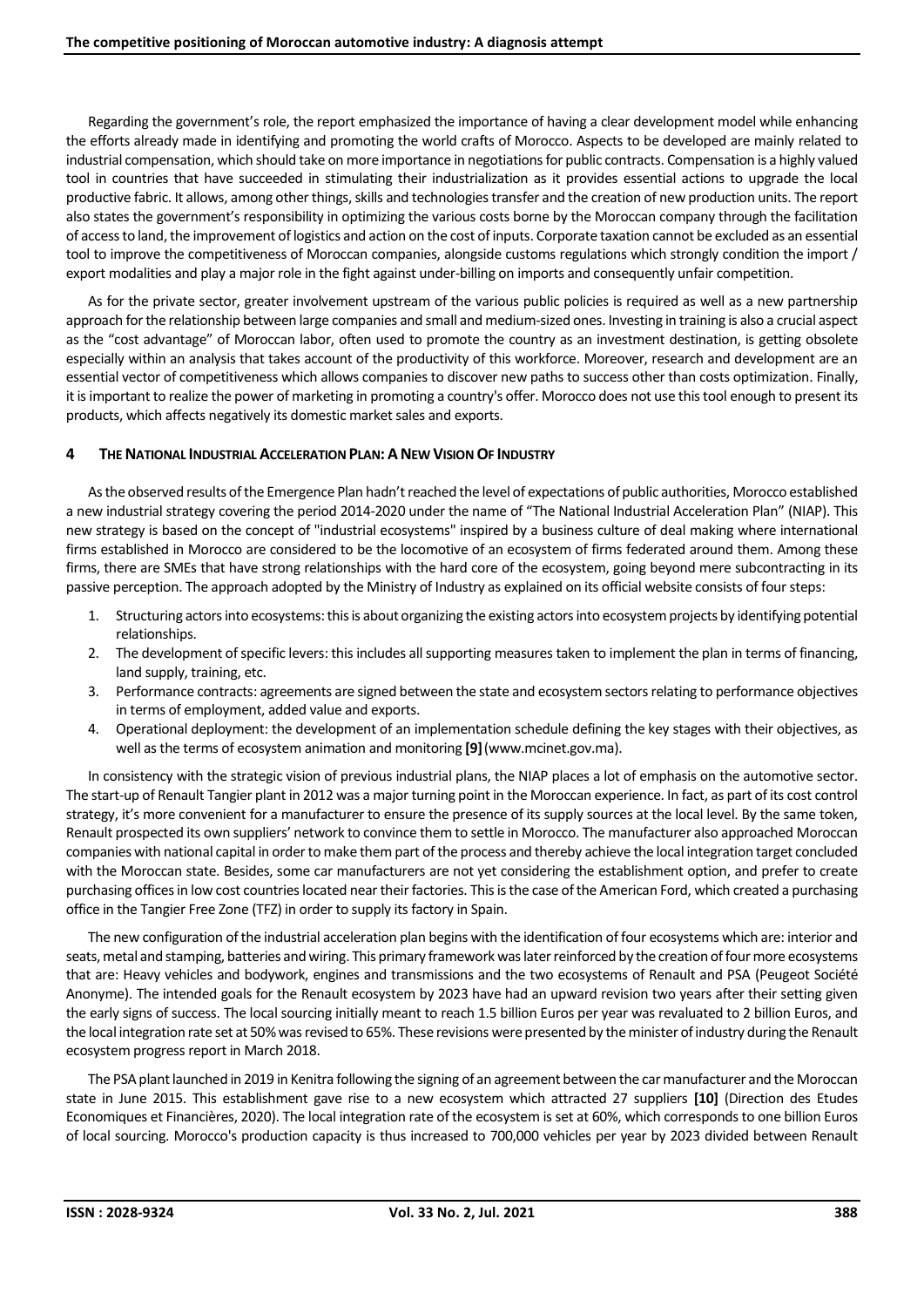Tangier, SOMACA and PSA with a respective contribution of 340,000, 160,000 and 200,000 units. In December 2017, a memorandum of understanding was signed with the Chinese electric vehicle specialist BYD for the construction of three factories in Morocco.

# **5 PORTER'S DIAMOND APPLIED TO THE MOROCCAN AUTOMOTIVE INDUSTRY**

Currently in Morocco, a headline topic of great concern to the political and economic sphere is the new development model. A special commission was established by the country's highest authorities to collect various contributions that could enrich the debate on the subject. In fact, as the current development model came to maturity, is has become a high priority to reflect on a new one that would make the country progress further. This willingness of growth and development cannot be dissociated from the problematic of a successful industrial "take-off" based on the development of strong competitive advantages enabling Morocco to become a real emerging economy.

Porter's interest for the competitive advantage of nations dates back to 1990. He thus conducted a study on the competitiveness models of ten leading nations in international trade, and published the results in his article "The competitive advantage of nations" considered today as a scientific contribution which undeniably marked public strategies. Porter explains in his article that a nation's prosperity is created and not inherited. It is not due to its natural resources, its labor market, its currency's value or its interest rates as commonly argued in classical economic theory. A nation's competitiveness depends on its ability to innovate and keep pace with technological advances**[11]** (Porter, 1990). It is by playing in the big leaguesthat firms excel themselves and boost their performance. The pressure of an exacting demand, fierce competition and aggressive suppliers are all factors which force the firm to fight for survival.

Why are some firms capable of continuous innovation? Why do they manage to overcome resistance to change that often comes with success? To answer these questions, Porter designed what is known today as Porter's Diamond. It is in fact a model of four attributes which, taken individually or as a system, constitute the diamond of a nation's competitive advantage. These attributes are as follows:



*Fig. 1. Porter's Diamond of national competitive advantage*

#### *Source: Porter, 1990.*

## **5.1 FACTOR CONDITIONS**

In classical economics, factors of production (labor, capital, cultivable land, natural resources, infrastructure, etc) are decisive in a country's trade flows. A nation will thus export goods which require factors of production abundantly available. This assumption is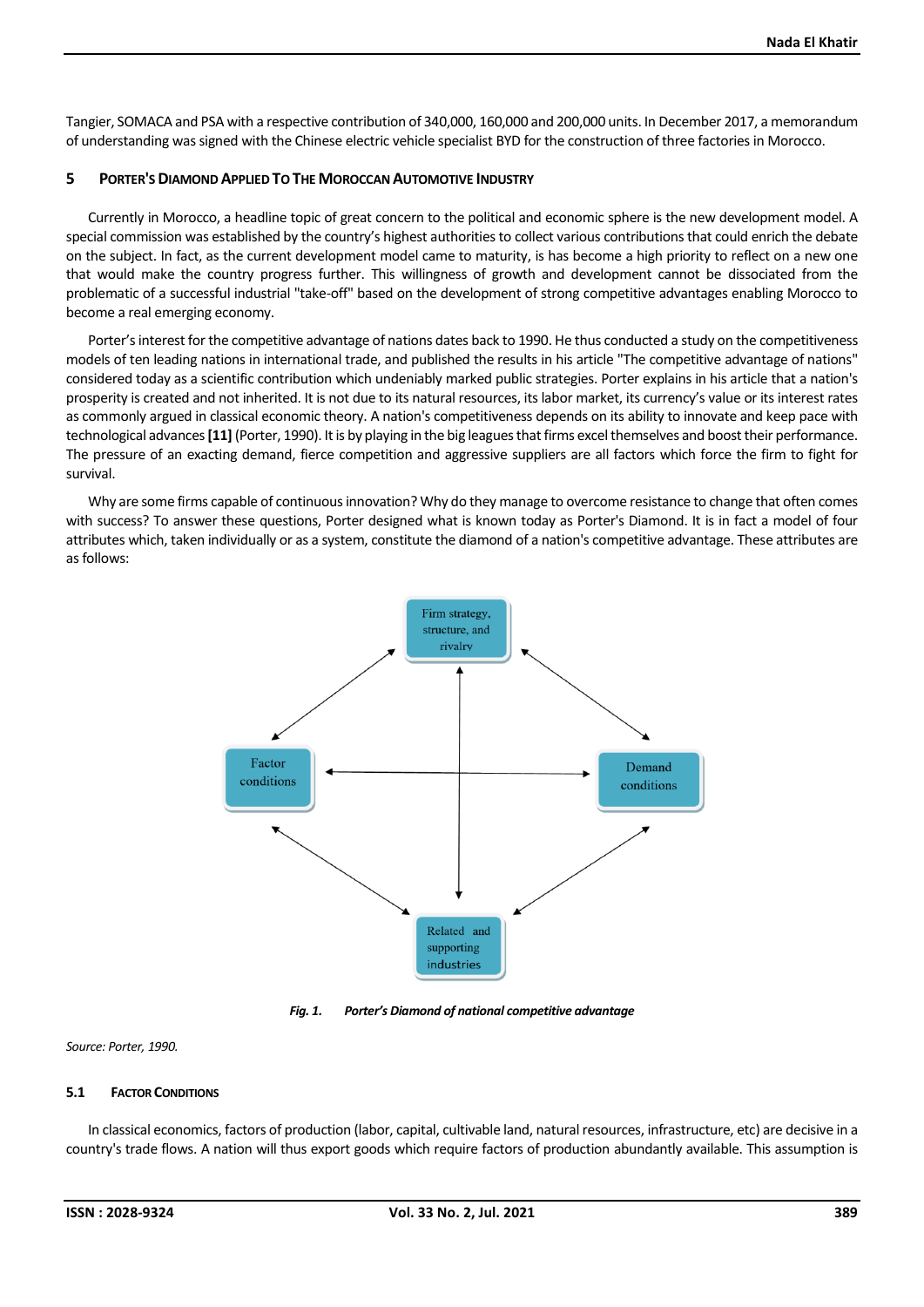mainly inspired of the work of Adam Smith and David Ricardo, and is therefore rooted in the conventional economic thinking. However, it is described as incomplete and even erroneous by Porter. The author distinguishes two categories of factors of production; primary factors that do not require investment or only a minimal one, such as low-skilled labor force, natural resource endowments or even climate. The second category is that of so-called "advanced" factors which, unlike the first category, require significant investments, including in human capital. This could be specific infrastructures in a particular sector, scientific research centers or any highly specialized investment **[11]** (Porter, 1990).

A second classification of production factors divides them into general and specialized factors. General factors can be used by several industries such as a certain category of university graduates, a motorway network, etc. Specialized factors are, as their name suggests, specific to one or a few industries such as research organizations. It goes without saying that a nation's strong and sustainable competitive advantage stems from advanced and specialized factors, and that an advantage based on general and / or primary factors will tend to disappear as it is not difficult to imitate it **[12]** (Leymarie and Tripier, 1992).

In today's world, sophisticated industries are the mainstay of a developed economy. Such economies do not just passively use the factors of production available to all. They create instead their own production factors including highly qualified human capital and up-to date scientific research centers. Porter (1990) **[11]** explains that the stock of production factors that a nation has at its disposal in a precise moment matters less than the way it makes use of these factors to improve its industries in terms of performance and efficiency. In other words, a nation succeeds in industries where it is able to create factors of production. The competitive advantage comes from creating such factors first and improving and refining them later.

Regarding the Moroccan automotive ecosystem, the first primary factor is clearly Morocco's geographical position a few kilometers away from Europe, with ports providing connections with twenty-one cities of this continent. Furthermore, Morocco is considered to be a gateway to Africa. This advantage, offered randomly by nature, has been decisive for car manufacturers who have decided to locate their activity in Morocco, but also for those who have made it a supply center for their factories located in Europe. Moreover, Morocco's geographical position makes it particularly interesting for the industry's actors as a key to the African market, which holds a significant growth potential in the medium and long term.

The second primary factor is the low-skilled workforce. In fact, if it is true today that Moroccan labor costs much less than that of Central Europe or emerging countries like Turkey (half the cost of Turkish workforce), this does not make it more attractive, because it is actually less productive. It can even be more expensive for equivalent production **[8]** (Confédération Générale des Entreprises du Maroc, 2014). Morocco is promoted to car manufacturers as a low cost destination, especially in terms of human capital. This marketing approach based on cost control, known to be highly important for manufacturers, has been effective so far. However, by and large it does not really serve the host country to keep passively exploiting this "asset" to the detriment of a real investment in human capital, making it possible to provide the national industry with highly qualified profiles capable of innovating and transferring knowledge from foreign companies to local firms, with the perspective of building a strong and self-sufficient national industry.

As for the advanced factors, Morocco has made notable progress in terms of infrastructure in recent years. Industrial land supply has evolved thanks to rental industrial parks reaching 1000 hectares and integrated industrial platforms (P2I), some of which have the status of free zones with all the tax, customs and administrative advantages that it implies. The automotive sector benefits from two export free zones: Tangier Free Zone in Tangier and Atlantic Free Zone in Kenitra **[9]** (www.mcinet.gov.ma). Government actions under this heading often follow a logic of "availability". However, the investor generally has to deal with the complexity of the system counting several actors with different managing rules making the overall functioning cumbersome.

Besides, Morocco ranked 81st in the world in terms of land registration **[13]** (La Banque Mondiale, 2019). The country lacks transparency on the conditions of land access, which is a fundamental element of the investment decision. Measures taken by the state regarding land access do not sufficiently benefit Moroccan companies with national capital for whom this essential component of their "cost competitiveness" remains out of reach. This is all the more problematic in an ecosystemic industrial organization which supposes proximity between actors and aims to integrate even more the local industrial fabric. Moroccan exporting companies are also at a disadvantage when they are located outside the free export zones since they do not benefit from the advantages that these offer, which limits their involvement in industrial investments.

The ranking in 2018 by the World Bank of Morocco at the 109th position out of 160 countries for the logistics performance index **[14]** (La Banque Mondiale, 2018) is also revealing, asit reflects the deterioration of services' quality (96th place in 2016), jeopardizing the country's position on the international trade scene. This index consists, among other things, of the quality of customs service and the cost of international shipments. Morocco's ranking exposed it to severe criticism, mainly relating to the slowness of import and export operations, despite the efforts made to dematerialize procedures and reduce customs clearance times.

Morocco's connectivity has made a qualitative leap in the 2018 ranking of the United Nations Conference on Trade and Development (UNCTAD).Thanks to the launch of Tangier Med transshipment hub, the country was ranked first across the African continent **[15]** (UNCTAD, 2018). This position hasn't been consolidated in 2019, as Morocco retreated in front of Egypt to occupy the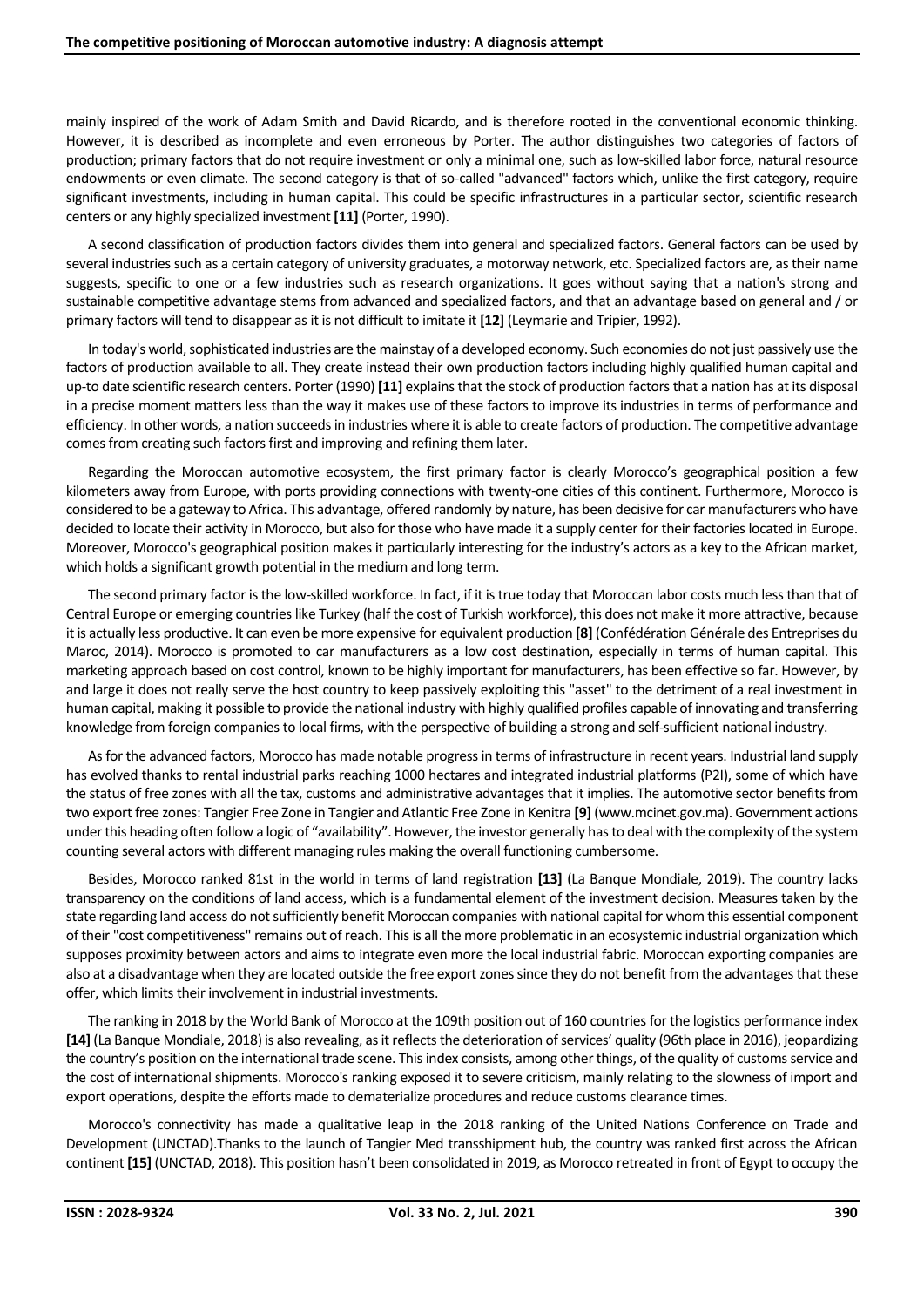second position in Africa **[16]** (UNCTAD, 2019). The Maritime Connectivity Index informs on the degree to which a country is connected to the international maritime transport network and therefore its involvement in the world trade. Although 98% of Moroccan foreign trade is carried out by sea **[17]** (www.equiement.gov.ma), the maritime supply of the country does not follow the development of port logistics, due to the minimal number of vessels flying the Moroccan flag.

Another advanced factor developed by Morocco is training. In the automotive sector, four training institutes for automotive professions(IFMIA) have been created in the cities of Casablanca, Kenitra and Tangier as part of a proactive government policy willing to provide the industry with qualified profiles. This vocational training model is designed as part of a public-private partnership where funding is public and management is private, in order to best meet the specific needs of the sector. This formula ensures access to the practical aspects of the business especially, the contact with production chains. A training aid of 6,000 Euros per employee is also envisaged. Agreements have been signed between the Moroccan state, the Office for Vocational Training and Work Promotion (OFPPT) and car manufacturers (Renault and PSA) in order to prepare training formulas adapted to the industry's requirements. A technical center for vehicle equipment industries (CETIEV) was also created in 2005 with several areas of intervention including training.

The training efforts deployed to support the development of the automotive sector are undeniably remarkable. However, what is the proportion of highly qualified profiles in the field compared to that of low-skilled workers? Can a country aspire to an industrial take-off with an overall mediocre education system? Can local integration take place with poorly trained SME managers? These pressing questions call for answers and above all for real awareness. A survey published by the International Labor Organization (ILO) shows that the estimated share of "highly skilled" profiles does not exceed 7% **[5]** (Organisation Internationale de Travail, 2019) and that of medium-skilled workers is around 32%. The major proportion is therefore covered by low-skilled workforce, which represents 60.4%. In France, in 2016, the automotive industry counted 10.9% of highly qualified employees and 78.4% of workers with average qualifications**[18]**(https://www.services-automobile.fr). The latter category thus represents the overwhelming share in the structure of employment in the sector.

It seems therefore necessary to bring a serious reflection on the quality of the Moroccan education system and on its capacity to create profiles matching the country's needs. The 2019 ranking of the Program for International Student Assessment (PISA) held by the Organization for Economic Cooperation and Development (OECD), places Morocco at the 75th position out of 79 countries **[19]** (OECD, 2019). A scarcely gratifying score for a country with great ambitions. Reforming the Moroccan training system to make it an effective support for the development model will necessarily imply the involvement of companies in academic training and the organization of training courses for SMEs managers, ensuring them the necessary upgrading for their integration into the value chain taking shape in the country.

## **5.2 DEMAND CONDITIONS**

In Porter's model, demand refers to local demand. Contrary to what one might think, the globalization of competition has had little impact on the importance of local demand. In fact, the characteristics and composition of the local market impact the way national firms perceive interpret and respond to consumer needs. Countries gain a competitive advantage in industries where local demand allows firms to have a clear and early view of consumer needs, and where buyers put pressure on firms to continuously innovate and improve their competitive advantage.

In fact, the more demanding and subtle buyers are, the more firms are obliged to anticipate their needs, and to create products with advanced standards to meet them. This perpetual quest for improvement sharpens the competitive advantage of firms. It is thus possible to say that as with factors of production, demand conditions are a source of competitive advantage when they challenge firms to innovate. Special requirements may arise from the environment and local values of a country. In Japan, for example, people live in small houses, the summers are hot and electric power is expensive. To adapt to these living conditions, Japanese firms have innovated in air conditioning. Other Japanese industries have also had to create small and light products appropriate to the population's needs and that are required today on a global scale **[11]** (Porter, 1990).

From a slightly different perspective than Porter's, the Moroccan automotive industry is mainly confronted with foreign demand since 90% of production is intended for export, 80% of which for Europe **[10]** (Direction des Etudes et des Prévisions Financières, 2020). That being said, it has become mandatory to meet the strict normative requirements of destination countries, and to bring good quality products to the market. This market expansion, owed to free trade agreements signed by Morocco, forces it to remain attentive to the evolution of customers' needs and preferences like digitization and electrification trends. In a developed country, this market awareness will allow actors on the national market to set up a strategy to meet the new customers' needs. However, in an emerging country like Morocco, which concentrates its efforts on attracting foreign investors, practicing market awareness is synonym of attracting new foreign specialists to the Moroccan soil to follow market trends, and the more it is a high value-added activity, the more difficult marketing the "Morocco" destination becomes.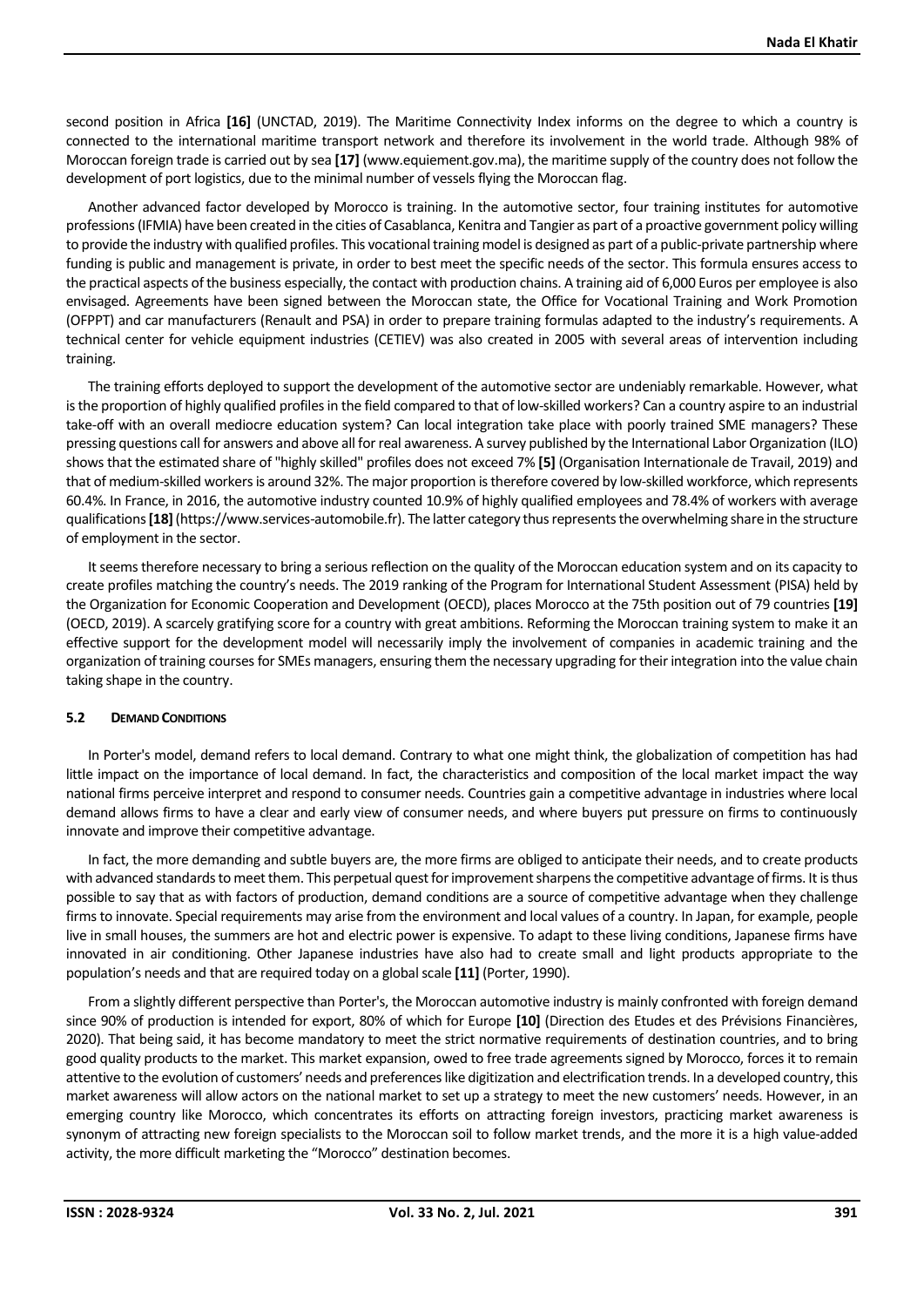Furthermore, Morocco's orientation towards foreign markets, within the global organization of production, exposes the country as part of the global value chain, to changes in economic circumstances of its partners. The economic situation of a country does not only concern it, as it actually impacts most of its partners as proved by crisis situations. The Covid-19 crisis for instance has severely tested the automotive sector worldwide due to the fragmentation of the value chain.

## **5.3 RELATED AND SUPPORTING INDUSTRIES**

The third determinant of national competitive advantage is the presence in the country of internationally competitive related industries. In fact, internationally competitive domestic suppliers bring advantages to downstream industries. First, they provide the most profitable inputs quickly and efficiently. Porter (1990) **[11]** explains that if Italian jewelry firms are world leaders, it is partly because other Italian firms supply most of the jewelry making and precious metal recycling machinery globally. Besides the ease of access to machines, related industries impact firms in innovation and modernization through close working relationships. When a firm and its supplier are based close to each other, they benefit from effective communication, rapid and continuous information flows, and an effective exchange of innovative ideas. The firm can even help evolve the supplier's research and development work by serving as an evaluation and testing site for it.

As the Moroccan automotive sector is organized into ecosystems, this concept of related industries is already part of its functioning. In fact, a business ecosystem is above all a new conception of the company as part of a whole. According to Moore (1993) **[20],** in a business ecosystem, firms work in cooperation and competition to create new products, meet costumers' needs and innovate. Actually, to approach the matter of related industries in the Moroccan automotive sector, it is important to start by understanding the functioning of the supply chain, organized around manufacturers (Renault and PSA), equipment manufacturers and suppliers of different ranks. Original equipment manufacturers (OEMs) are in direct contact with manufacturers. Tier 1 suppliers supply OEMs and Tier 2 suppliers do the same with those of Tier 1, etc. The more we go up in the supply chain the more products are elaborated.

In the Moroccan automotive sector, related industries are mainly suppliers of automotive interior and seats, bodywork, batteries, wiring, power train, etc. This automatically brings up the issue of local integration. It should first be noted that local sourcing corresponds to sourcing from companies based in Morocco whether they are nationally owned or not. Therefore, a local integration rate tells very little about the involvement of Moroccan companies with national capital in the sector's value chain. Furthermore, local sourcing in the automotive industry is still far from what is reached in other emerging countries (56% in Morocco against 81% in Indonesia according to the latest study by the Department of Studies and Financial Forecasts dating from January 2020), and this inevitably impacts the competitiveness of the entire ecosystem which sill imports inputs and hence has to deal with transport, labor and logistic costs as well as the risks of fluctuation monetary policy **[13]** (La Banque Mondiale, 2019). The credibility of the formula for calculating the local integration rate is also questionable given that it excludes (at least for Renault) the engines that the manufacturer obtains in Spain **[21]** (Sidiguitiebe, 2016). Since the engine is the central organ of the vehicle, it goes without saying that a formula that excludes it is controversial as it skews reality.

Regarding the involvement of Moroccan companies with a national capital in the automotive value chain, it remains quite fragile. Few companies have managed to join the established ecosystems, which could be explained on the one hand by their production standards that do not meet the required ones and on the other hand by the lack of supportive measures and funding. In fact, the Moroccan automotive industry could gain a lot from developing a network of tier 2 and 3 suppliers whose activity is labor intensive, in order to provide first tier suppliers and therefore manufacturers, with competitive products that can replace Asian inputs, with an advantage of just-in-time supply.

## **5.4 FIRM STRATEGY, STRUCTURE AND RIVALRY**

The existence of national rivals is a motivation for creating and maintaining competitive advantage. In classical theory, local competition is considered to be a source of "waste", as it is about doubling efforts and therefore hinders the achievement of economies of scale **[11]** (Porter, 1990). Accordingly, the solution would be to have a few "champion firms" supported by the government and able to face foreign competition. However, most of the national champions created this way are not competitive despite government support and protection.

In fact, local competition puts pressure on firms to innovate and modernize. Competitors force themselves to cut costs, improve production quality and innovate both in products and processes. On the other hand, international competition tends to be distant compared to local competition which goes beyond the purely economic aspect to acquire a "personal" character. National rivals engage in real battles not only for market share, but also for technical distinction and national reputation. The success of a national firm proves to others that anything is possible and attracts new rivals to the industry. Firms tend to ascribe the success of their foreign competitors to "unfair" advantages. But with local competitors, this excuse is banned **[11]** (Porter, 1990).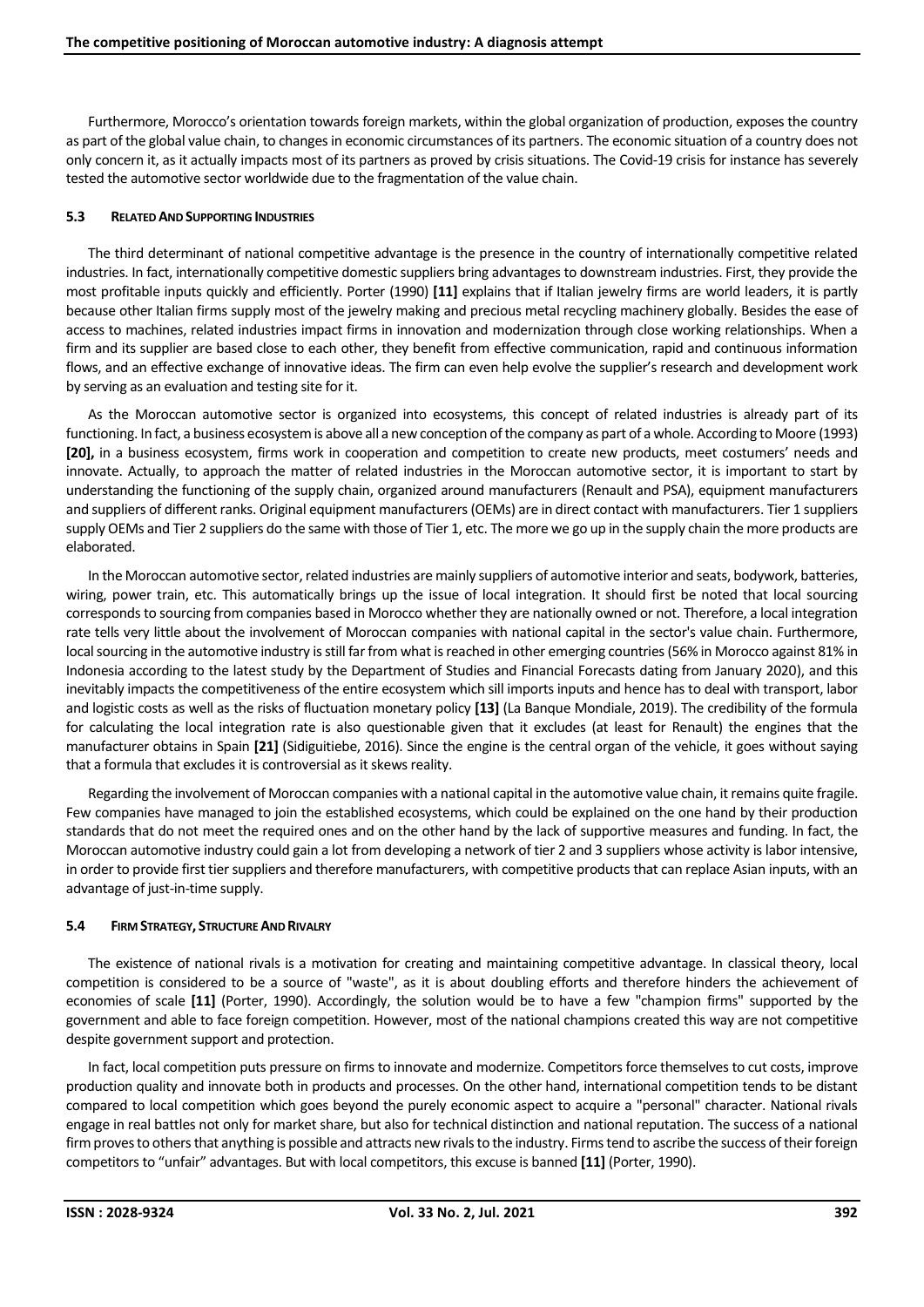In Morocco, the competitive culture is not very developed. The World Bank places the country at the bottom of the ranking compared to its regional counterparts, in terms of competitive policies **[13]** (La Banque Mondiale, 2019). As a matter of fact, government interventions often tend to distort competition, in particular by favoring a business field over others. This bias is all the more present in the automotive ecosystem which illustrates the effort deployed by the Moroccan government to attract foreign investors thanks to a meticulously designed incentive framework, but also its neglect of the national company and its integration in this new industrial landscape.

In an ecosystemic industrial configuration, it seems more judicious to approach competition from another angle: that of competition between ecosystems. This perspective of analysis makes it possible to stand back from the competition between individual firms and study things at a more centralized level. In Morocco, with the two automotive ecosystems Renault and PSA, local competition as developed by Porter remains limited. It is by expanding the geographic scope taken into account that the concept of competition takes on its full meaning. In fact, Moroccan automotive ecosystems are competing with those of Eastern Europe, Turkey, Mexico or even South Africa considered as bitter rivals, offering major advantages to manufacturers and for some, a historical knowhow in the field.

Morocco will also be affected by the future challenges of the sector as a whole. The environmental constraint for example puts pressure on the conventional industry and causes new segments to emerge (the hybrid and electric field). Morocco has already signed a partnership in this sense with the Chinese BYD. Moreover, the industry is facing the emergence of new mobility solutions such as carpooling or car-sharing which are starting to find success among users and could therefore impact the performance of manufacturers in terms of sales.



*Fig. 2. Porter's Diamond applied to Moroccan automotive industry*

*Source: Author's elaboration.*